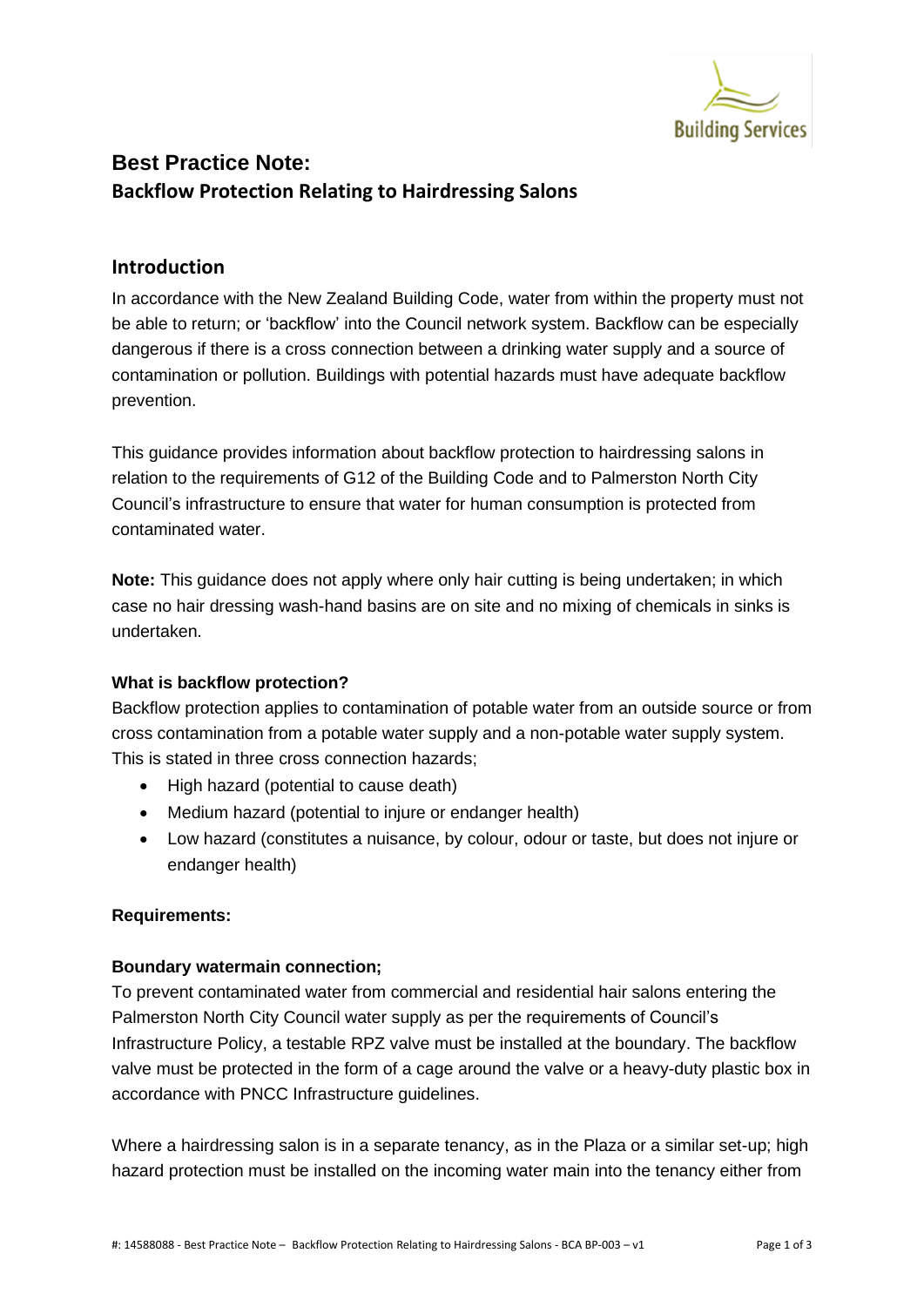

## **Best Practice Note: Backflow Protection Relating to Hairdressing Salons**

the Council main or the internal watermain in the complex. This will include from the RPZ valve. The relief drain must also be directed to a suitable outlet.

### **Back flow in property:**

Within the area of the hairdressing salon where there is a sink used for chemical mixing; this must be protected to meet the requirements of 'high hazard'. Hairdressing basins must meet the requirement of 'medium hazard'. In each case both hot and cold-water supply must be protected.

The protection device must be in a location suitable to access for testing and all of the above must be shown on the documents / plans submitted with the building consent application.

### **Design for backflow protection:**

The following are requirements for protection of potable water;

• **High hazard** can be achieved with an RPZ valve. The relief valve outlet drain for the RPZ valve must be sized suitably for full flow to provide protection if the valve fails. An air gap with the taps spout outlet above the sink bowl by a minimum of 25mm will achieve high hazard requirements. If the tap spout has a threaded feral then an RPZ valve or vacuum breakers will be required on the taps. As per the Building Code, an RPZ valve at the boundary requires the relief drain from

the valve to be 300mm above surrounding ground level, and suitable protection must be provided.

- **Medium hazard** can be achieved by an inline testable double check valve, an RPZ valve, air gap, pressure type vacuum breaker, or an atmospheric vacuum breaker.
- **Low pressure** can be achieved by any of the above means.

**Note:** All Backflow valves (RPZ, testable double check valves) must be fitted with isolating valves each side of the backflow valve with a line strainer prior to the backflow valve.